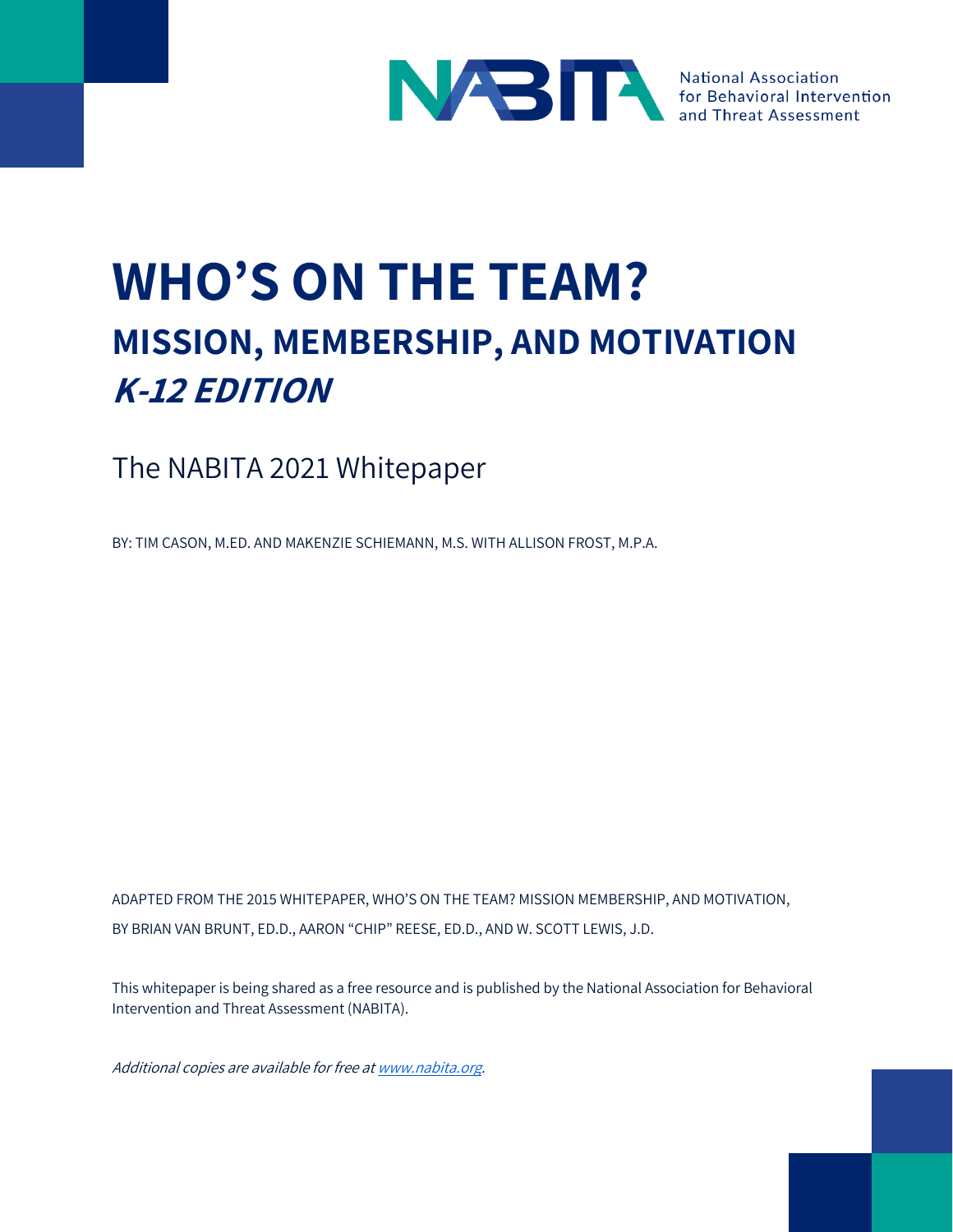# **Table of Contents**

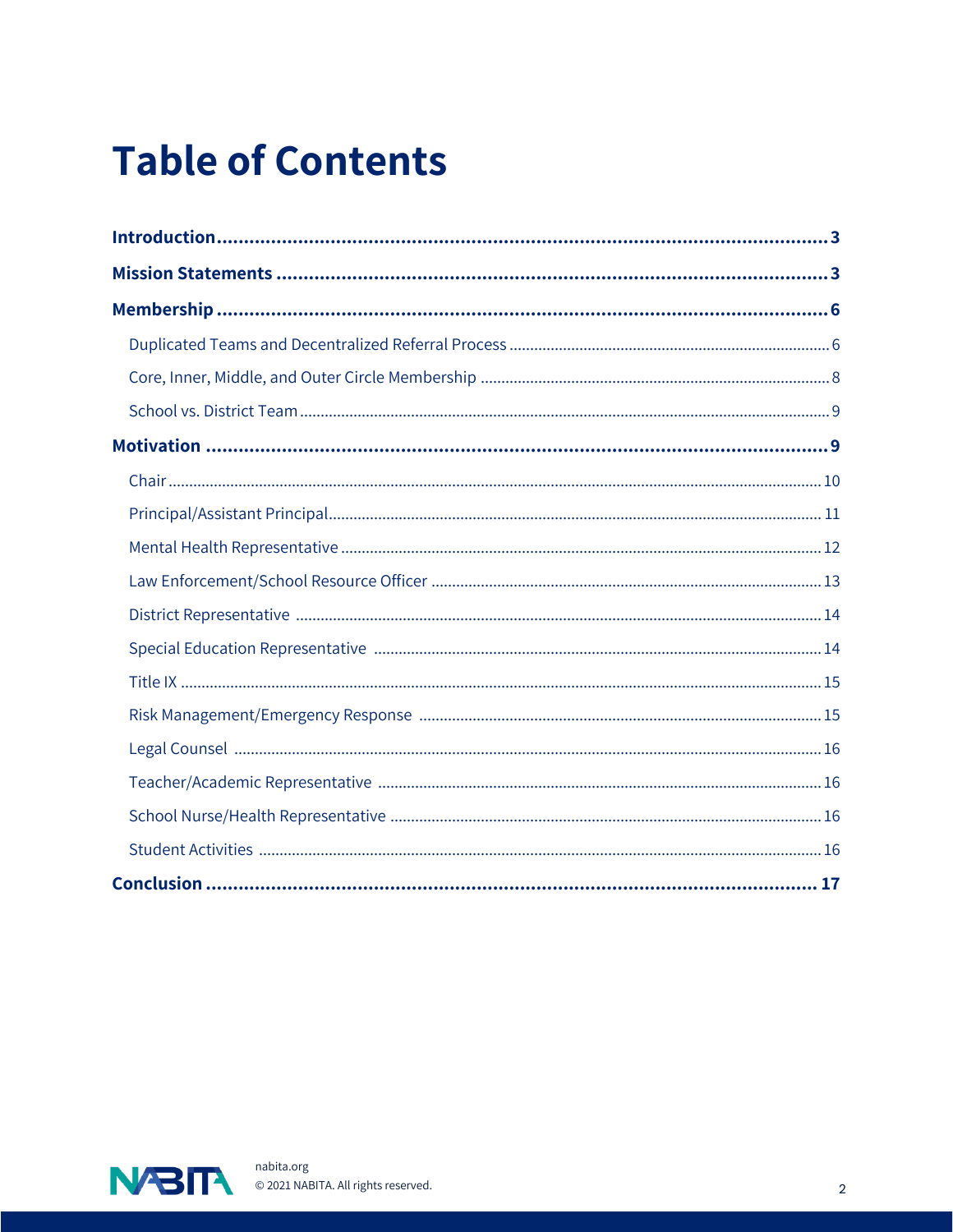# **WHO'S ON THE TEAM? K–12 EDITION**

#### **IN TRODU C TION**

As behavioral intervention teams (BITs) become increasingly common in K-12 schools and districts, it is important for administrators to carefully and intentionally build teams with the mission, membership, and motivation to meet the needs of the school or district, and that align with the principles of Multi-Tiered System of Supports (MTSS),<sup>1</sup> Positive Behavior Interventions and Supports (PBIS),<sup>2</sup> and/or other effective practices in the field. The team's mission statement and composition form the foundation for the work and the team's motivation (or purpose). A strong mission statement and clear guidance about team member responsibilities allow a team to sustain its efforts through staff turnover, position changes, and other unexpected events that could easily derail its service to students. In this whitepaper the authors discuss the development of K-12 BIT missions, membership, and motivations. Similarly, we aim to provide important considerations and decision points for K-12 BITs to ensure the team has a strong foundation for success.

#### **MISSION STATEMENTS**

One of the initial tasks for a team is the development of a mission or purpose statement. For the purposes of this whitepaper, we will use the term "mission statement." A mission statement should drive the BIT's actions and serve as a compass for those times when the team begins to drift off course. A mission statement communicates the team's commitment to the intentional action of ensuring safety and wellbeing to the school and local community. A team's mission statement should be deliberate, connected to the school's/district's strategic plan, embedded with the principles of Multi-Tiered System of Supports (MTSS) or Positive Behavior Interventions and Supports (PBIS), and communicate the types of referrals the BIT addresses. An exemplary mission statement identifies "the scope of the team, balances the needs of the individual and the community, defines threat assessment as well as early intervention efforts, and is connected to the academic mission."<sup>3</sup>

## **"A mission statement communicates the team's commitment to the intentional action of ensuring safety and wellbeing to the school and local community."**

The mission statement is one of the most direct ways a team can communicate to the broader community who they are and what they can do and, alternatively, what they cannot and/or do not do. Mission statements should encompass the breadth and scope of the work in which the team engages. Furthermore, mission statements should not be overly focused on just threatening behavior or just preventative work. NABITA recommends that BITs focus on preventing high-level concerns by identifying lower-level warning signs of distress in addition to

<sup>1</sup>What is MTSS? PBIS Rewards. (2019, March 5). Retrieved October 25, 2021, from https://www.pbisrewards.com/blog/what-is-mtss/. <sup>2</sup>What is PBIS? PBIS Rewards. (2021, August 9). Retrieved from https://www.pbisrewards.com/blog/what-is-pbis/. <sup>3</sup>NaBITA Advisory Board. (2018). NaBITA Standards for Behavioral Intervention Teams. Published by the National Behavioral Intervention Team Association.

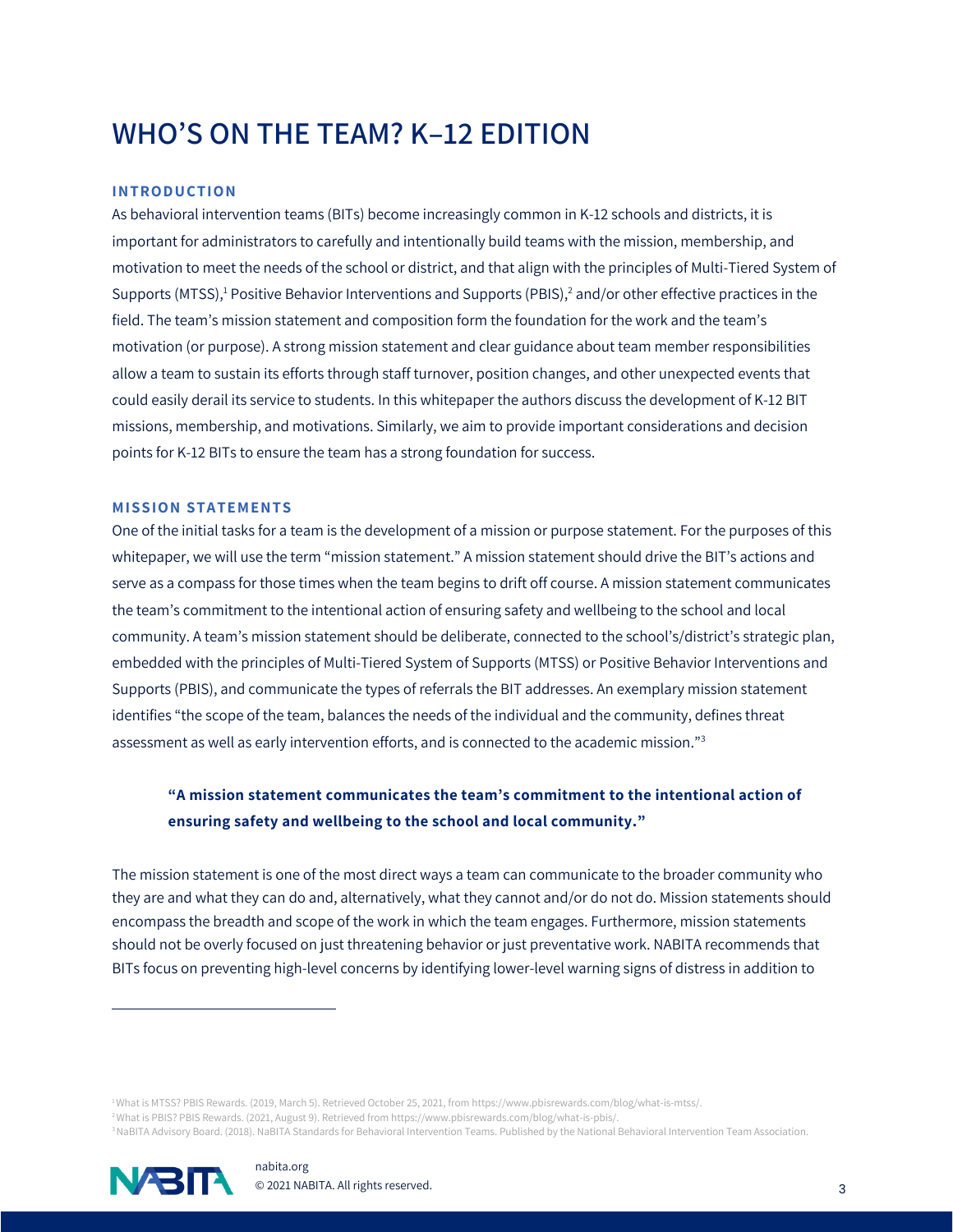assessing high-level incidents involving threats of harm to self or others. The MTSS framework "provides a method of early identification and intervention that can help struggling students,"4which aligns perfectly with the BIT's goal of "prevention, intervention, and management of identified and concerning behavior."<sup>5</sup> Because the MTSS model is "based on principles of prevention, the [three] tiers of support layer on one another so that students with higher-level needs continue to receive supports."<sup>6</sup>

Deisinger, Randazzo, O'Neill, and Savage offer the following sample mission statement: "Identify a student, [teacher], or staff member who has engaged in threatening behaviors or done something that raised serious concern about their well-being, stability, or potential for violence or suicide."<sup>7</sup> Given that this sample mission statement primarily focuses on responding to potential or existing threats, it is more appropriate for a Threat Assessment Team (TAT) than a BIT. The BIT's mission should be more preventative and educational in nature, while still including components of threat assessment; thus, a mission statement that only focuses on addressing behaviors of a threatening nature is not sufficient for the BIT. Alternatively, a team that has the mission statement, "To identify and assist at-risk and struggling students become more connected to services," may create confusion or overlap with existing services/teams at the school because it is unclear for what a student would be "at-risk [or] struggling" and sends the message the team is only focused on student assistance. Although many of the mission statement examples provided by NABITA members in past NABITA Member Surveys were limited by focusing on threat assessment, NABITA has observed a shift in mission statements over the years to include a prevention and educational focus in addition to addressing concerns of threat.

Seventy-two percent of teams have a mission statement that is publicly shared on their website.<sup>8</sup> A 2014 analysis of over 200 mission statements submitted via the 2014 NABITA Member Survey found the majority of the mission statements included the following elements:

- Scope of team reach (e.g., teachers, staff, and students).
- Discussion of the balance between the needs of the individual and the safety of the community. Defined focus on threat assessment.
- Defined focus on early prevention and intervention.
- Mention of connection to the institution's academic mission.

<sup>8</sup>Schiemann, M. & Van Brunt, B. (2018). Summary and Analysis of 2018 NaBITA Survey. Journal for Campus Behavioral Intervention Teams, 6(42-59).



<sup>4</sup>What is MTSS? PBIS Rewards. (2019, March 5). Retrieved October 25, 2021, from https://www.pbisrewards.com/blog/what-is-mtss/.

<sup>5</sup>NaBITA Advisory Board. (2018). NaBITA Standards for Behavioral Intervention Teams. Published by the National Behavioral Intervention Team Association. <sup>6</sup> National Center for School Mental Health and MHTTC Network Coordinating Office. (2019). Trainer

manual, National School Mental Health Curriculum. Palo Alto, CA: MHTTC Network Coordinating Office.

<sup>7</sup> Deisinger, G., Randazzo, M., O'Neill, D., and Savage, J. (2008). The Handbook for Campus Threat Assessment and Management Teams. Applied Risk Management, LLC.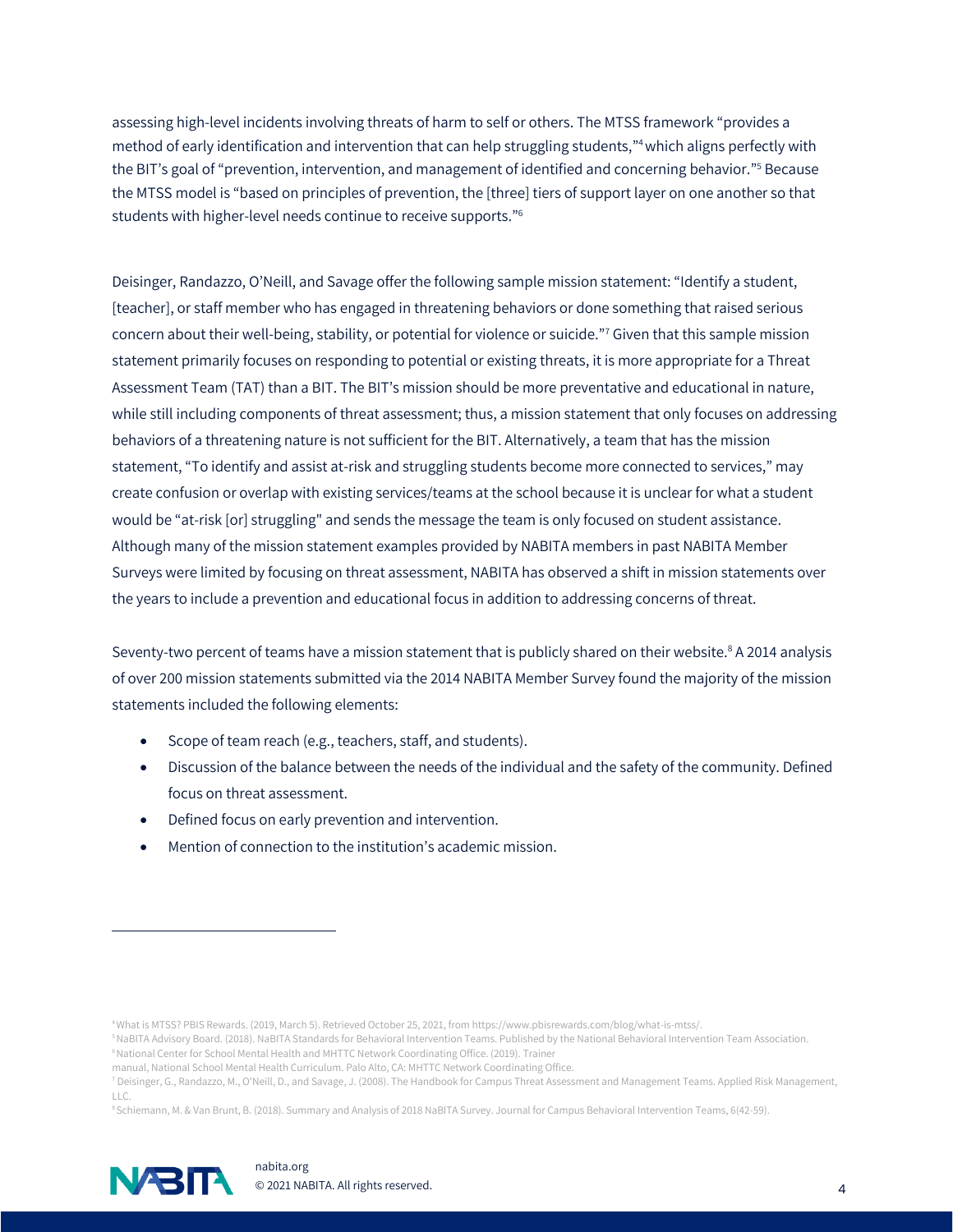While drawing upon existing mission statements could be a useful place to start, we encourage BITs to consider how the BIT should be defined against the backdrop of the individual school and/or district in which it operates. According to the Jed Foundation, "Each school will have unique needs that a… team may meet, depending on its size, history, resources, and potential overlap with other existing [school and district] committees and procedures."<sup>10</sup> Developing a mission statement serves as an opportunity for a team to engage in a discussion of defining the team's scope and focus, and to help guide future actions.

The scope, or who the BIT assesses and intervenes with, can and should reach beyond only actively enrolled students. Additionally, the scope should expand beyond behaviors that occur on school grounds, including behaviors occurring off site and in the virtual/online environment. Once the scope is clearly defined, the mission statement should emphasize the BIT's responsibility to balance individual needs with community safety. Additionally, the mission statement should clearly articulate the team's focus on both threat assessment and preventing high-level concerns through early intervention.

Just as the mission statement defines the scope of the team, it also communicates what the BIT is not. Teams may want to use their mission statement to

# **New BITs beginning to craft their own mission statements may find the following examples helpful<sup>9</sup> :**

- 1. The Behavioral Intervention Team is a schoolwide team of appointed staff responsible for identifying, assessing, and responding to concerns and/or disruptive behaviors by students, staff, and community members who struggle academically, emotionally, or psychologically, or who present a risk to the health or safety of the school or its members.
- 2. The BIT engages in proactive and collaborative approaches to identify, assess, and mitigate risks associated with students exhibiting concerning behaviors. By partnering with members of the community, the team strives to promote individual student well-being and success while prioritizing community safety.
- 3. The BIT is a schoolwide team that provides consultation, makes recommendations, and coordinates the school's response in situations involving students who engage in concerning, disruptive, and/or potentially harmful behavior. The team serves as a resource to the school community and is designed for early intervention regarding behavioral issues to help support the health, safety, and success of students.

<sup>9</sup> The mission statement examples provided were submitted via the NABITA Member Survey. Team names and identifying school information have been deleted to protect the privacy of the institutions. Individual team names were replaced with the term "Behavioral Intervention Team" or "BIT" for consistency. <sup>10</sup> Higher Education Mental Health Alliance (HEMHA). (2013). Balancing safety and support on campus - Jed Foundation. Retrieved from https://jedfoundation.org/wp-content/uploads/2021/07/campus-teams-balancing-safety-support-campus-jed-guide.pdf.

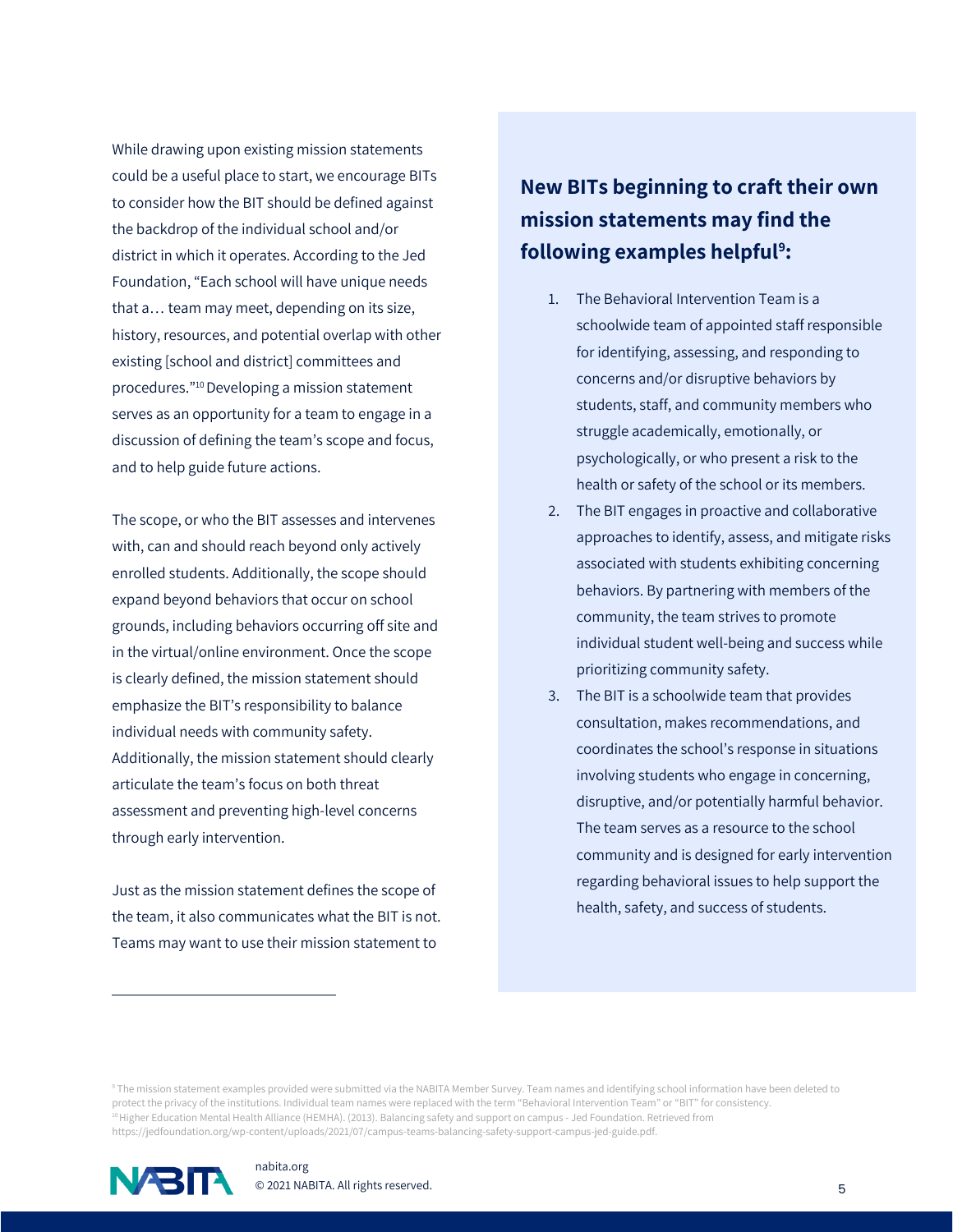guard against the perception that they are labeling students or categorizing them throughout their K-12 education.

#### **ME MB ER SHIP**

Similar to the team's mission statement, it is important that team membership also reflects the unique needs and characteristics of the school or district the team serves. The NABITA Standards for Behavioral Intervention Teams state that teams should be "comprised of at least [five], but no more than [ten] members and should at a minimum include: principal or assistant principal, a mental health care employee, a student conduct or discipline staff member (which may be the assistant principal), and a law enforcement or school resource officer (SRO)."<sup>11</sup> Effective teams will, at minimum, have these areas represented. Furthermore, these areas should have appropriately trained backups who can step in and maintain continuity in operations in the event that a member is unavailable or leaves the school/district.

### **"When team membership is diverse, the team benefits from various knowledge, skills, perspectives, and resources to inform each of the three phases of the BIT process (i.e., gather data, rubric/analysis, intervention)."**

The NABITA Standards for Behavioral Intervention Teams only cite four specific areas that must be represented but recommend a team of at least five members. This allows schools/district's flexibility to identify additional roles that should be represented on their team based on their mission, staffing, and structure. For example, if a school/district has a large population of students participating in special education, the team should include an administrator or staff member from special education. Similarly, if the BIT is operating at a school that has a residential component (e.g., boarding school), it would likely be beneficial to add a representative from residence life to the team. When team membership is diverse, the team benefits from various knowledge, skills, perspectives, and resources to inform each of the three phases of the BIT process (i.e., gather data, rubric/analysis, intervention).

#### Duplicated Teams and Decentralized Referral Process

"Whether it is to combat bullying, prevent violence, support individuals with disabilities, empower the success of those suffering from mental health challenges, or assist those who are in crisis," BITs should be comprised of school officials that have the capacity and authority to effect change within their school or district.<sup>12</sup> One common practice in the K-12 space is to have multiple or duplicative teams with similar, but varying missions, goals, and procedures for responding to referrals. The often-overlapping membership of these teams is consistently cited as creating challenges for school administrators and for deploying support resources effectively. Because these varied teams, such as a Critical Response Team (CRT) tasked with responding to incidents of suicide, or a Threat

<sup>11</sup>NaBITA Advisory Board. (2018). NaBITA Standards for Behavioral Intervention Teams. Published by the National Behavioral Intervention Team Association.  $12$  Id.

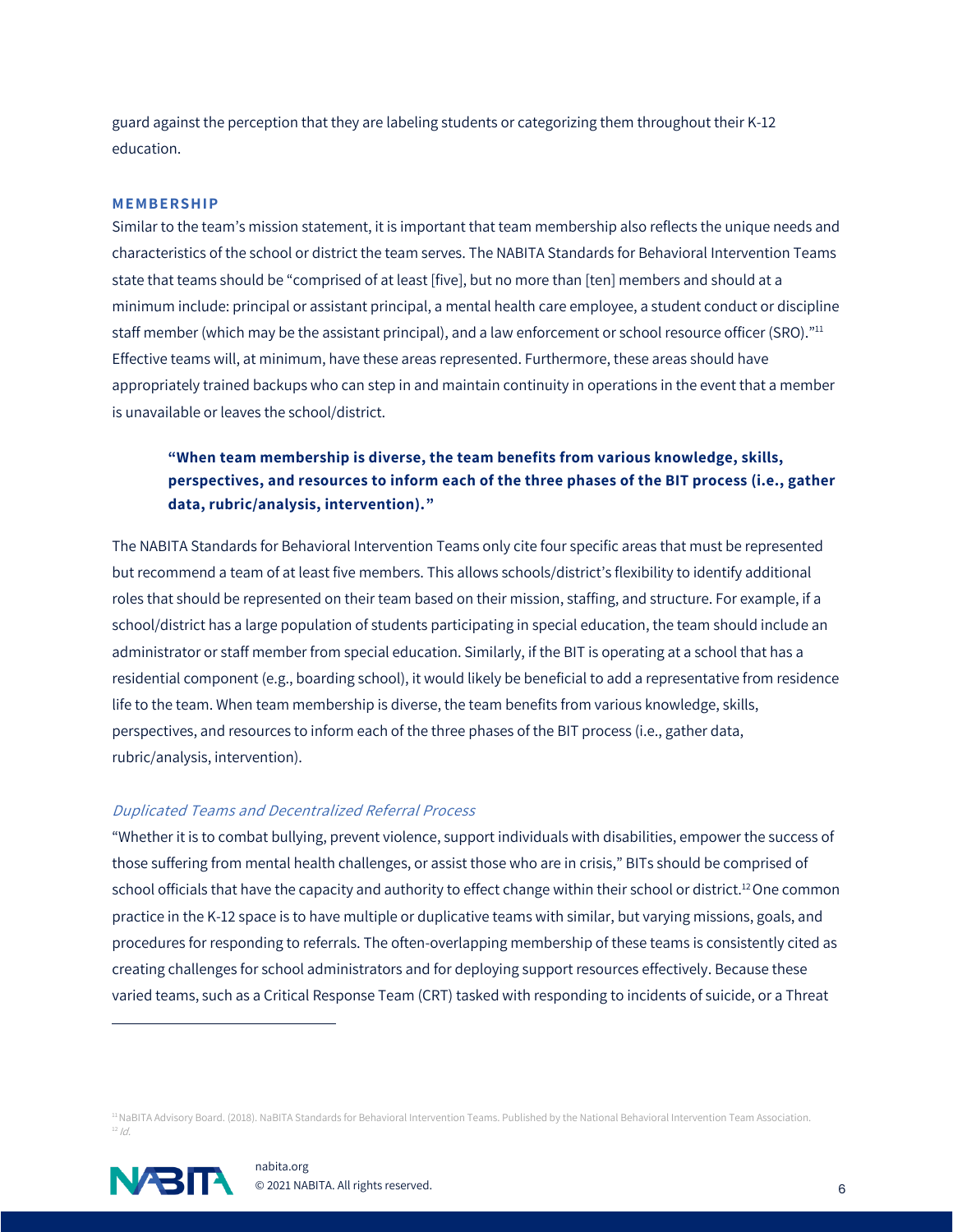Assessment Team (TAT) tasked with responding to incidents of threatening behavior, are joined in the common purpose of supporting individuals and preventing violence, NABITA recommends folding separate, overlapping teams into one team. "This collaborative effort [of one team helps] to reduce the silo-effect, simplifies marketing and advertising, ensures inclusive training, and streamlines database management."<sup>13</sup> One team "reduces duplication of efforts often found when maintaining [multiple] separate teams," and keeps early identification and prevention work closely aligned with the work of violence risk and threat assessment/management.<sup>14</sup>As noted previously, the MTSS framework uses three tiers of assistance to support students at various levels. Each student should receive the appropriate instruction, support, and interventions based on the severity of their needs. Having one team responsible for consistently assessing and coordinating these interventions within the appropriate tier is most effective because doing so avoids duplication, fosters efficiency, simplifies marketing, and builds partnerships.

### **"By having a singular, multidisciplinary team with a centralized referral process, administrators should be able to reduce siloed communication so that they may effectively and holistically assess behavior and conduct appropriate interventions."**

An important function of the BIT is to improve coordination and communication of support and intervention across various departments. Often, schools or districts have a decentralized referral process (e.g., teachers referring directly to the school counselor, parents calling the principal, the assistant principal addressing a disciplinary referral), which can result in isolated communication. Isolated communication occurs when each individual or area/department focuses on its own individual mission, policy, or procedures without seeing themselves as part of a larger, more complex community. Individuals that do not communicate outside their own administrative procedures are often referred to as operating in a "silo," which is a detriment to school-wide threat assessment and behavioral intervention. Meloy et al. describe the danger of siloed response systems: "There is always the risk of a 'silo effect' — different domains of behavior are never linked together or synthesized to develop a comprehensive picture of the subject of concern, conduct further investigation, identify other warning behaviors, and actively risk-manage the case."<sup>15</sup>By having a singular, multidisciplinary team with a centralized referral process, administrators should be able to reduce siloed communication so that they may effectively and holistically assess behavior and conduct appropriate interventions.

 $13$  /d.

 $^{14}$  /d.

<sup>15</sup> Meloy, J., Hoffmann, J., Guldimann, A., and James, D. (2011). The Role of Warning Behaviors in Threat Assessment: An Exploration and Suggested Typology. Behavioral Sciences and the Law.

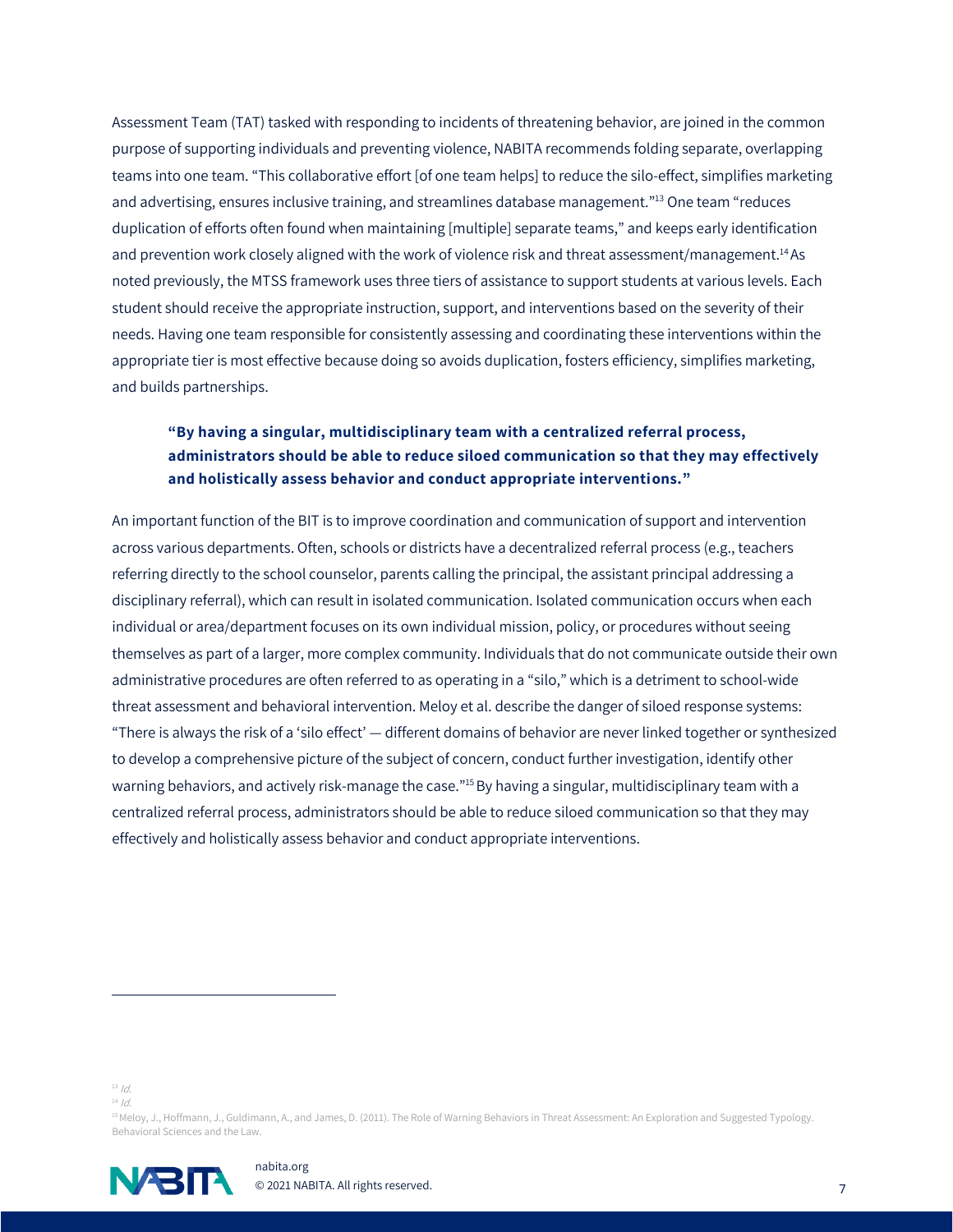#### Core, Inner, Middle, and Outer Circle Membership

One challenge of BITs is ensuring that all relevant school or district departments are represented while also ensuring that the team is not so large that meeting, decision-making, and tracking responsive actions becomes impossible. To help streamline operational efforts, while also making sure the right people are part of the discussion, teams should consider categorizing members into one of four membership levels: core, inner, middle, or outer circle.

#### **Core Members**

Core members are essential to the team's functioning and never miss a meeting. In instances when they do have to miss a meeting, they have a trained backup that is prepared to serve in their absence. They should have easy access to other core members and should have access to all records and databases. The core members of a K-12 team are likely the four key areas: principal or assistant principal, a mental health care employee, a student discipline staff member, and a law enforcement officer or school resource officer. For multi-level schools (e.g., K-8, or grades 6-12), teams will likely want to have a principal or assistant principal for each traditional academic level (i.e., primary/elementary, middle, and secondary). At boarding schools, a residence life professional will likely be a core member as well.

#### **Inner Circle Members**

Inner circle members attend every meeting and represent special demographics or constituencies that are critical to the team, such as the school/district disability services representative, a special education teacher, or a school social worker. While they do not have a formal, trained backup, inner circle members may have a proxy that can attend meetings or provide information on their behalf. Inner circle members should have access to all the same records and databases as core members. The combined total of core and inner circle members should be no less than five members, but no more than ten members.

#### **Middle Circle Members**

Middle circle members are not standing team members, but they are invited to the meeting when needed or when they have information to share regarding a referred to the BIT. They bring insight to a referral due to their area of expertise or the department they represent, such as a representative from the school's/district's Title IX team or athletics. Generally, middle circle members have limited to no access to the BIT database unless their non-BIT-related job duties require access. To facilitate the middle circle members' participation, they should receive the BIT agenda in advance of the meeting (just like the core and inner members) so that they may review the list of names to be discussed and alert the BIT chair if they have information that should be shared with the team. Additionally, middle circle members should be well trained in making referrals to the BIT when they have an individual of whom they are aware that should be discussed by the BIT.

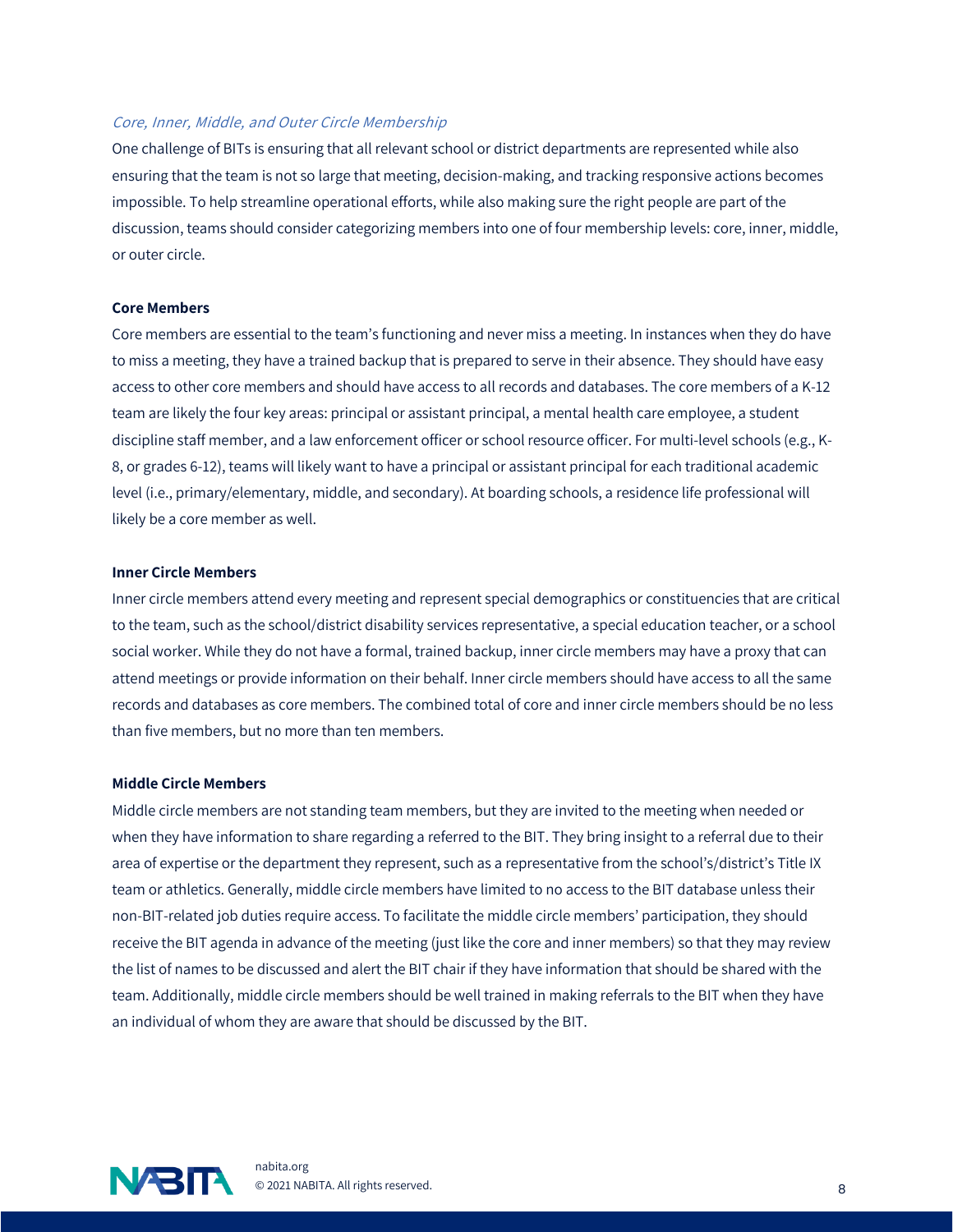#### **Outer Circle Members**

Outer circle members are not official members of the team but are consulted when they can assist in providing necessary follow-up or intervention. Essentially, all individuals connected to the school/district community could serve as an outer circle member if the BIT utilizes them to collect data regarding a student or provide direct intervention to a student, like a teacher checking in with a student at the request of the BIT. They do not attend meetings, do not have access to the database, and do not receive the BIT agenda in advance of the meeting.

While there is a distinction between membership levels, teams should consider bringing core, inner, and middle (and maybe even some select outer) circle members together regularly to engage in training and tabletop exercises, discuss protocols, or partake in other professional development activity.

#### School vs. District Team

In the K-12 setting, BITs can be implemented as a school-based team and/or district-based team. Smaller districts tend to have a school-based BIT at every school level (e.g., primary, elementary, middle, secondary). With this type of structure, team chairs should communicate and coordinate regularly, and ideally share an electronic database system of some kind, to allow for monitoring students of concern as they progress through grade levels or identifying siblings at different levels that are being referred to the BIT for familial difficulties or other needs. This will allow the new school to be aware of prior concerns and/or provide continuity for ongoing interventions.

Larger school districts may need to be a bit more creative in how they structure their team(s) given the scope and size of their constituency. Depending on the district's structure and resource allocation, BITs can be implemented at every individual school, across school levels (e.g., all elementary schools have one BIT), or by school zone/area (e.g., all the elementary, middle, and high schools in one zone/area form one BIT). Regardless of how the BITs are structured, larger school districts should have a regularly scheduled centralized BIT meeting, comprised of representatives from each individual BIT, to address higher-level cases that impact the district and/or to coordinate continuity in monitoring at the district-level (e.g., a student of concern's family moves and it results in the student of concern being zoned for a new elementary school in the same district). The structure of the team (e.g., a school-based team or district-based team) will influence the membership of the team. BITs that serve multiple schools will need to ensure that they have representation from each school and each critical unit.

#### **MO TIVA TION**

After determining the BIT membership composition and structure, it is helpful to review the motivation (or purpose/focus) and challenges faced by each of the various individuals who may serve on the BIT. This section describes the central purpose and motivation that should influence individual members of the BIT based on their professional role. Additionally, this section outlines some of the participation challenges members may face. While this is not an exhaustive list, it represents some of the more common team members, or those positions that require additional explanation in order to be as effective as possible. Please note that each of the team members described below should have practical experience in their respective area and have the authority to take independent action when needed.



nabita.org **OR PRESERVED THE CONSTRUCTION OF STATE OF A SET AND RESERVED ASSESS**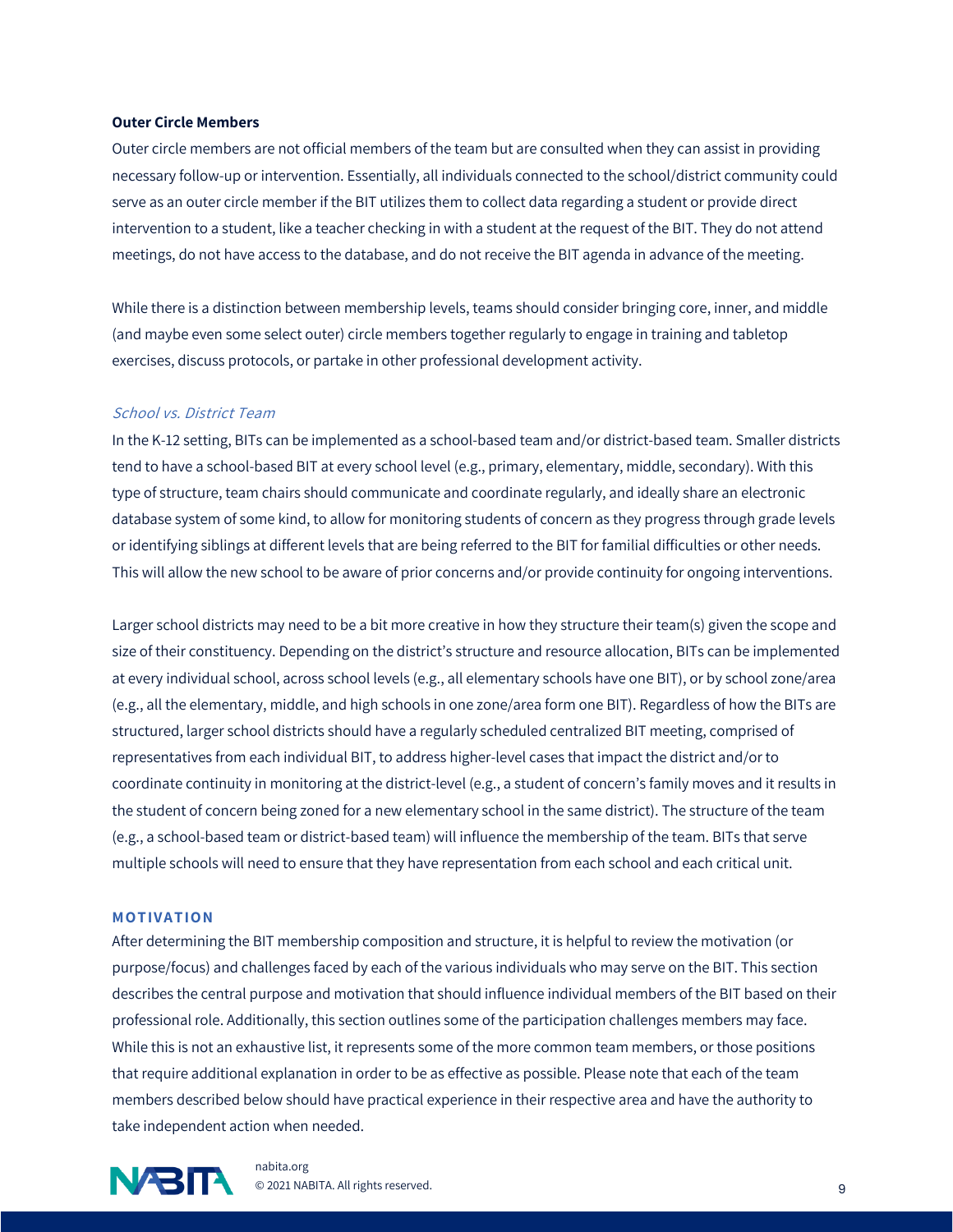#### Chair

Team leadership is a crucial element of BIT success. Leading the BIT must be a priority for the chair and this priority should be well understood and supported by school/district leadership. Moreover, a school/district must ensure that the chair is not overcommitted in other areas.<sup>16</sup>A BIT chair must possess the authority to address academic concerns, compel students to complete mandated assessments, and refer students to the student conduct process for disciplinary action, if necessary. A team chair without the authority to act on these issues, or the backing of district leadership, runs the risk of identifying a high-risk situation, but not having the ability to mitigate the risk by responding with appropriate action.

## **The team leader should be a senior… administrator who has high-level authority to manage student behavior and who has a solid understanding of the… school and district's administrative structure, … policies and procedures concerning student conduct, and the complexity of managing difficult student situations. <sup>17</sup>**

Irrespective of position title, it is imperative that the BIT chair have the time and authority to lead the team by fulfilling a host of responsibilities including, but not limited to, facilitating meetings, engaging in ongoing training, ensuring policies and procedures are up to date, supervising members of the BIT in their BIT roles, overseeing the development of educational outreach, and more. The chair must have the charisma and requisite knowledge to garner the respect and confidence of the team and the larger institutional community. A leader who does not have the respect and the ability to persuade and motivate others lacks the necessary skills to properly manage the BIT. The team leader should be "well respected and have outstanding communication skills and judgment."<sup>18</sup>

Operationally, the chair must understand that they are leading a team and not holding a regular briefing or update on what has taken place since the last meeting. By assembling the right team members, providing training related to each of their positions, and having a system of communication in place that allows lead time for gathering data, BIT members should arrive at meetings ready to share their information and expertise.<sup>19</sup> In the midst of focusing on the operational components, the team leader should also have a commitment to the team's mission statement, vision, and strategic plan. The team leader has the responsibility to keep the team

<sup>19</sup>Reese, A. (2014). Coaching for the BIT Chair: Creating an Environment of Clam and Directed Leadership. 6th Annual NaBITA Campus Threat Management Institute, Bonita Springs, FL.



<sup>16</sup> Warrell, M. (2012). Over-Committed? 3 Questions to Ask Yourself Before Saying Yes. www.forbes.com/sites/margiewarrell/2012/09/26/over-committed-3questions-to-ask-yourself-before-saying-yes/.

<sup>&</sup>lt;sup>17</sup> Dunkle, J. H., Silverstein, Z. B., and Warner S. L. (2008). Managing Violent and Other Troubling Students: The Role of Threat Assessment Teams on Campus. Journal of College and University Law, 34 (3): 585–636.

<sup>18</sup>Eells, G.T. and Rockland-Miller, H.S. (2011). Assessing and Responding to Disturbed and Disturbing Students: Understanding the Role of Administrative Teams in Institutions of Higher Education. Journal of College Student Psychotherapy, 25:8-23.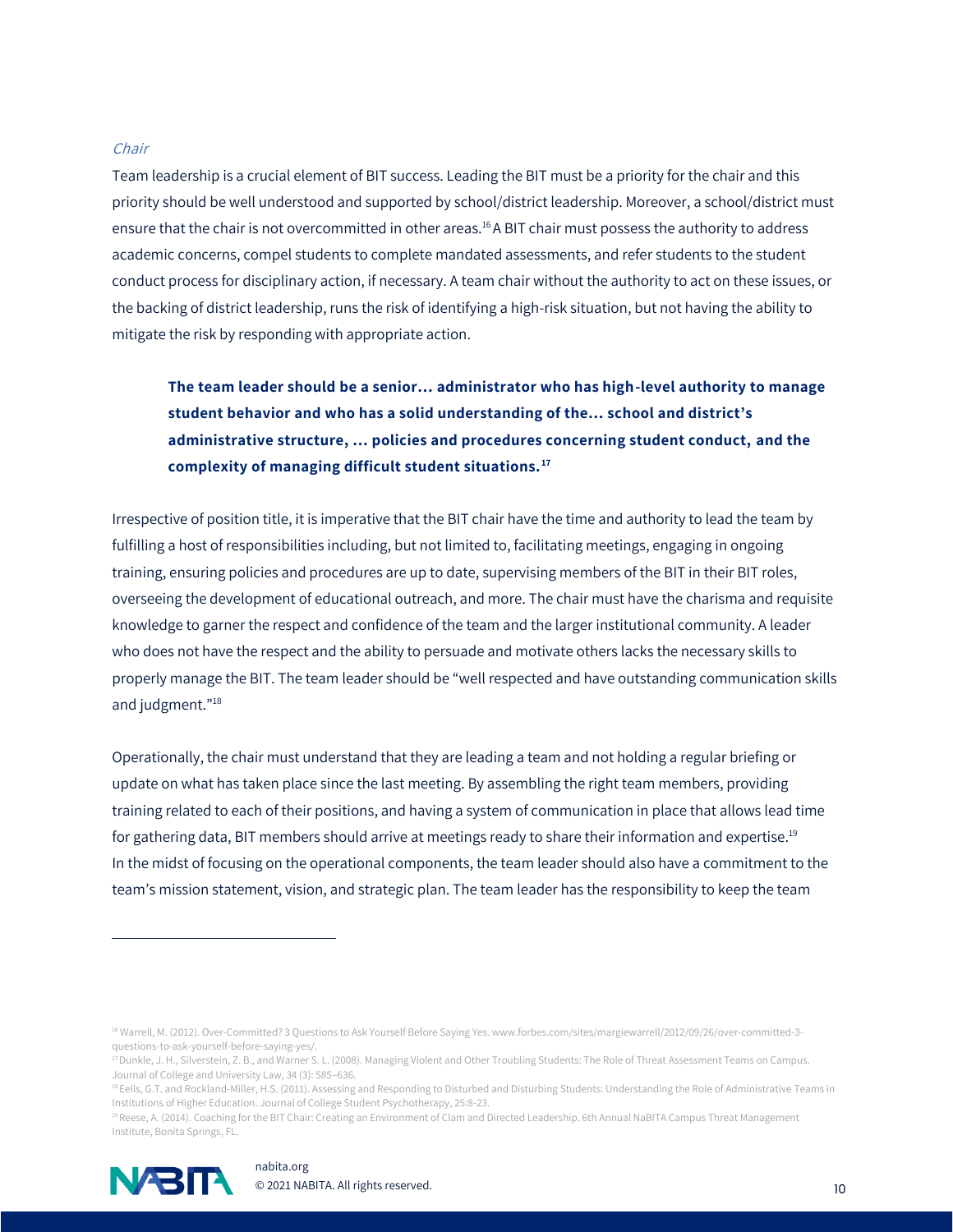sharp and ready to perform, even during the rare "quiet" times when cases are not pressing or when the activity at the school or district have slowed. During these "quiet" times, the meeting should be dedicated to tabletop exercises and/or other professional development opportunities. Because preventing school violence and reducing the potential for at-risk students to escalate requires a certain level of vigilance and dedication, the chair must lead the BIT in sustaining these traits in the face of the BIT being tired, overwhelmed, or unmotivated. The chair should not cancel meetings because there are not many pressing cases to discuss.

The most common question NABITA receives regarding the role of the BIT chair is whether there is a specific position that should lead the team. For the K-12 environment, a principal or assistant principal often fills this role. However, the recent trend of hiring case managers or team chairs as a stand-alone position may become the most common practice, especially at schools where the caseload warrants a full-time position. Schools should track time spent on case management to determine and demonstrate need for a full-time case manager and/or BIT chair position.

NABITA recommends selecting a single chair for the team. If the team utilizes a co-chair model, it can be unclear who has BIT decision-making authority. Choose one person that can lead the team and lead the team well. Additionally, NABITA recommends having a backup for the chair who can step in and maintain continuity in operations in the event that the chair is unavailable or leaves the school/district. In the event the chair is away during a regularly scheduled meeting, or it is necessary to call an emergency meeting, the backup chair must have the ability and authority to act in the chair's absence. The chair should look for opportunities for the backup chair to demonstrate leadership as part of their work on the BIT. This can be done by allowing the backup chair to distribute the agenda, take a leadership role with particular cases, and/or develop and deliver training to the team.

#### Principal/Assistant Principal

Both of these positions are commonly involved on BITs, often filling the role of chair or as another core member. The principal and/or assistant principal are often involved in the creation and leadership of the team, bringing together the various departments and school representatives needed to identify and manage referred students, and are often a first line of contact for those who are concerned about students who may present a threat and/or are displaying other signs of distress or concern. The principal or assistant principal should be able to bring expertise in child/student development theory, professional practice, and policy.

The principal's participation on the team is critical for multiple reasons. First, it ensures they are aware of concerns and interventions occurring within the school. Membership on or chairing the team guarantees the principal has a "finger on the pulse" of the student population. Another reason for principal participation is the optics for both internal and external stakeholders. As the recognized leader for the school, the principal's commitment to the BIT shows the importance of the team and ideally creates a sense of trust within the school community. The leadership's support and engagement validates efforts to promote the safety, well-being, and

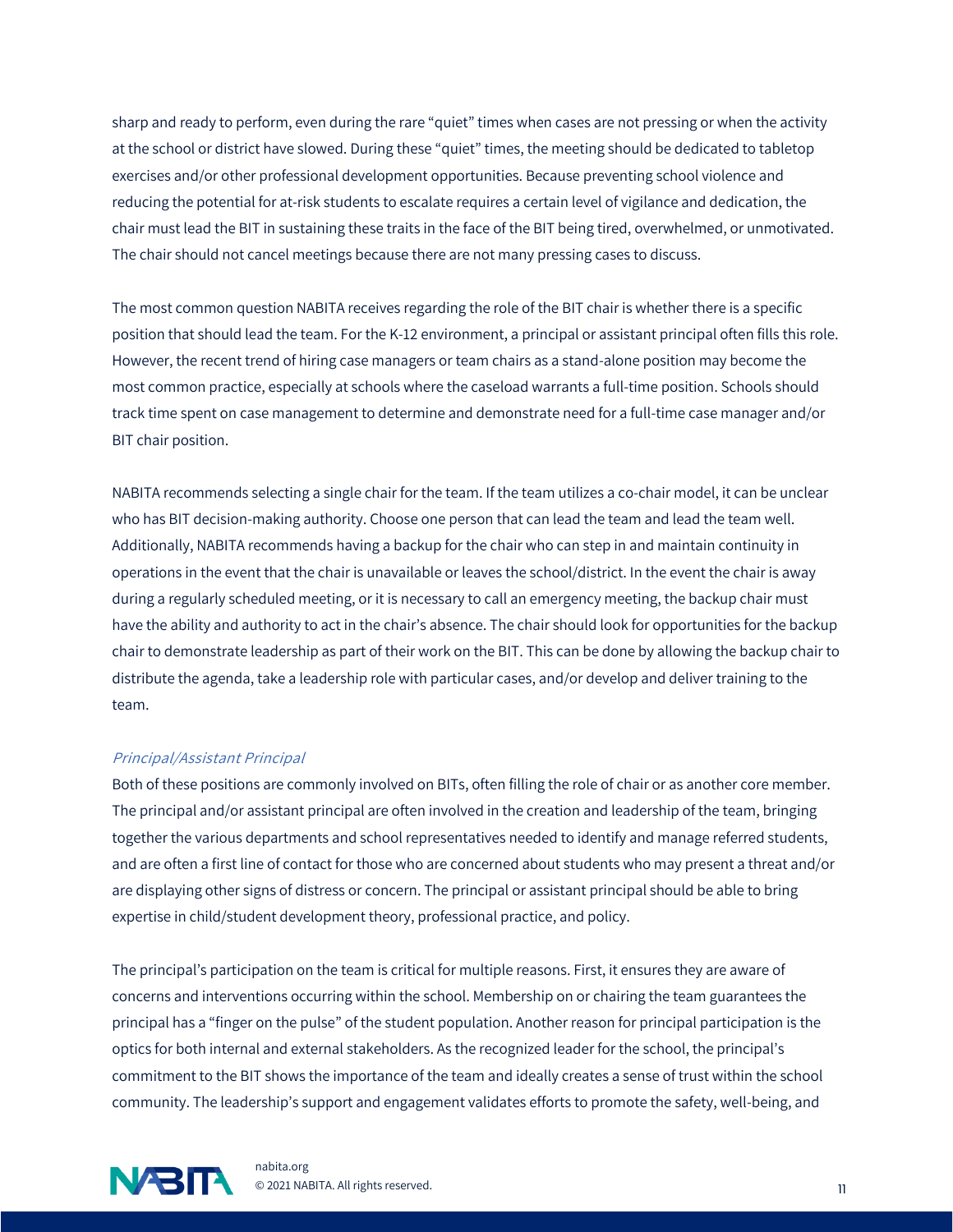success of students. Furthermore, principal involvement often bolsters the level of commitment from other team members, as they feel supported and valued by leadership.

In the K-12 setting, the assistant principal is often responsible for student discipline. The overlap and interplay between BIT and student discipline is common, with both areas well-situated to support and reinforce the processes and goals of the other. Because participation from student discipline is vital to the BIT, both the principal and assistant principal should be core members of the BIT.

#### Mental Health Representative

Mental health professionals serve on BITs to provide mental health consultation and facilitate connection between counseling resources and the team. For schools that have a licensed mental health counselor providing treatment to students within the school, this counselor should serve as the mental health representative on the BIT. However, for many schools, in-house counselors tend to provide general support and guidance, but refer out for mental health treatment. In these cases, the district's school psychologist could serve as the mental health representative.

The role of the counselor on the BIT can be difficult to navigate given clinicians' confidentiality concerns. It is important to note that mental health professionals do not jeopardize confidentiality simply by serving on the BIT, and often have critical information to share with a team. The JED Foundation notes that, "[w]ithout a student's consent, a clinician is rarely able to discuss information learned as part of the therapeutic relationship with [school] administrators or even acknowledge that the student is in treatment… In contrast, a clinician can always receive information from any source (e.g., a [teacher]) about a student who is currently in treatment."<sup>20</sup> Mental health professionals must balance disclosure with professional ethics and legal standards. In order to assist in alleviating some concerns around disclosures, mental health professionals could consider having students of concern with whom they have a clinical relationship sign an Expanded Informed Consent (EIC) or a Release of Information (ROI), which would allow them to share information with the BIT more freely. The Role of the [Counselor on the BIT](https://www.nabita.org/resources/nabita-2018-whitepaper-the-role-of-the-counselor-on-the-bit/?tkn=38518757e5) Whitepaper is a useful resource in navigating the competing concerns between privacy and community safety.

Confidentiality concerns often raise the question of how a licensed mental health professional can contribute to a BIT other than to gain information about a student of concern or notify officials of a student who poses a direct and imminent threat to self or others. BITs must remember that counselors can be great storytellers. Without providing any identifiable characteristics, licensed mental health professionals can share relevant case studies and tendencies of similarly situated individuals, which can be of great assistance to the team. In fact, mental

<sup>&</sup>lt;sup>20</sup>The Jed Foundation. Student Mental Health and the Law: A Resource for Institutions of Higher Education. New York, NY: The Jed Foundation, 2008.

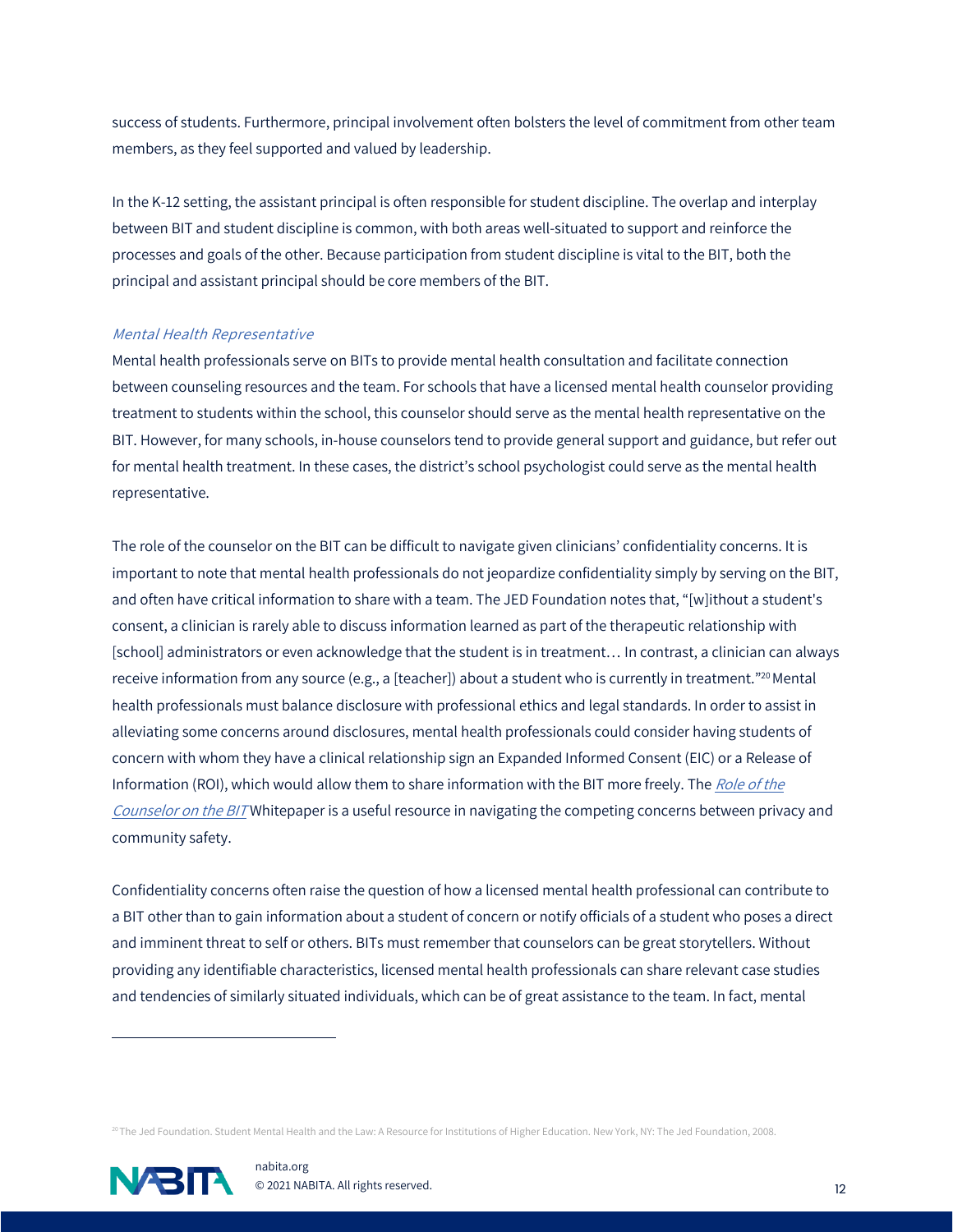health professionals should be consistently speaking in hypotheticals on all cases the BIT discusses in order to ensure their professional perspective is incorporated into the objective risk assessment and intervention decisions. If the mental health professional only offers information when a student is not their client, they are tacitly admitting when a student is their client. Alternatively, if licensed mental health professionals just sit in the room without saying anything, then they are not a contributing member of the team.

Due to potential conflicts with confidentiality laws and professional ethics, NABITA recommends that the mental health professional not serve as the chair of the BIT. A possible exception to this may be at a school where the school psychologist, or similar position, is purely administrative and sees virtually no clients. Even then, that individual should likely not be the chair, but may have to if no one else is a more appropriate fit for that role.

#### Law Enforcement/School Resource Officer

A law enforcement or school resource officer (SRO) should be a core team member because they are often the first responders to incidents involving violence, potential violence, and threats, and likely have valuable relationships with local and state law enforcement. They bring knowledge of incident command systems and threat assessment and can be useful in reviewing and/or accessing law enforcement reports and records, concealed carry permits, or other relevant information. The events at Columbine High School in 1999 and the Virginia Tech tragedy in 2007 forced police to tactically change from primarily a containment model to actively responding and intervening when addressing active-shooter situations. As a result, law enforcement personnel today tend to receive training in risk and threat assessment and look for cooperative ways to deescalate situations before they become deadly.<sup>21</sup>

SROs have a unique ability to build relationships of trust and connection with students because they are often perceived to not be associated with the academic administration of the school or district. Additionally, because SROs often represent a level of authority that is more approachable for students than other law enforcement personnel, SROs may learn of information or concerns that could otherwise go unreported at the school. Their training and experience in subject and witness interviewing also provides them with a wealth of skills to navigate these relationships with students while collecting beneficial information for the BIT.

<sup>21</sup>Dowis, D. and Reese, A. (2015). Analysis of the Involvement and Contributions of Criminal Justice Programs and Public Safety Departments to Threat and Risk Assessment Teams in Higher Education. Paper presented at the Academy of Criminal Justice Sciences Annual Conference, Orlando, FL.

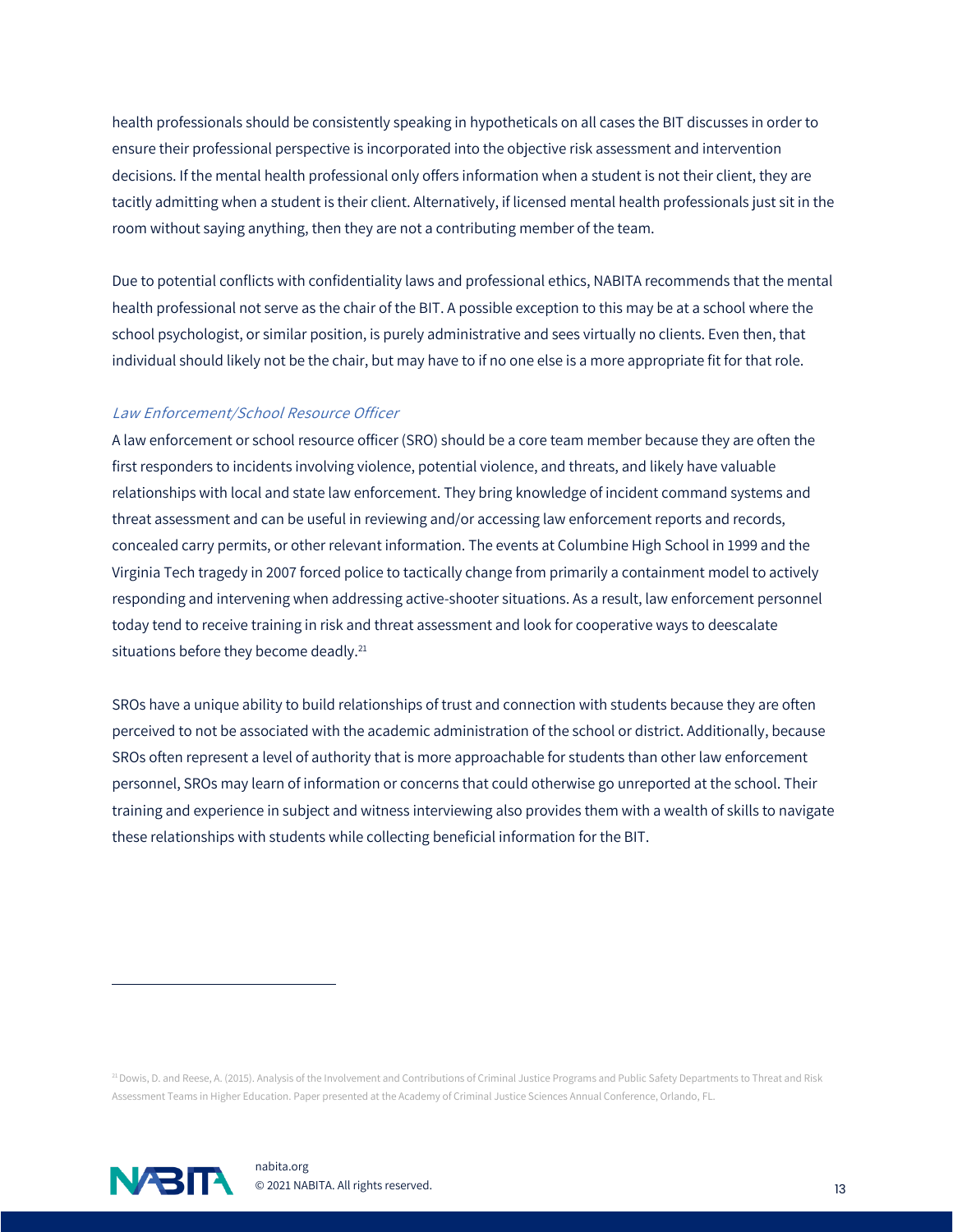#### District Representative

Depending on the size and structure of a team, a supervisory district leader may participate on the BIT to offer district-level insight and resources; however, consider whether the district leader carries too much gravitas to serve on the team. For example, if that individual's presence prevents other members from speaking freely, the team's effectiveness will be greatly diminished. Additionally, a BIT may determine that a district leader should not be on the team to ensure there is a buffer between a potentially upset student/family member who may quickly contact upper-level administrators and district leadership. When the district-level administration does not serve as a core or inner member, the district leader should be a middle circle member providing support and insight on cases as needed.

A cautionary note: Although upper-level administrators are often separate from the BIT, they must be careful not to become mired in the politics of a case. Instead, upper-level administrators must remember that the BIT utilizes objective criterion in its assessment process to determine appropriate interventions. Upper-level administrators should be advocates for the BIT's decisions at the senior level. For example, consider the case of a student whose objective risk assessment determines the student's risk level meets the threshold for a mandated assessment, but the student's parents complain to the principal or school board and claim nothing is wrong with their child and threaten to sue the district. This student and their family should not find an advocate in the upper-level administration for avoiding the mandated assessment. Instead, upper-level administration should explain to the student and their family that a mandated assessment, or other course of action, is a decision that was reached objectively and is important to the student's success and the safety of the community. Teams should also ensure various stakeholders are informed about how certain decisions are reached and that granting arbitrary exceptions to BIT interventions poses a risk to the school or district, both from threat and liability perspectives.

#### Special Education Representative

There is often a significant overlap between students referred to BIT and students that are served through special education, are on an individualized education/504 plan, or otherwise have a disability. Many mental health issues and disabilities, such as Tourette Syndrome, Autism Spectrum Disorder, and schizophrenia, can have symptoms that may be viewed by members of the school community as being concerning or threatening. When receiving a referral for behavior potentially related to a disability, it is helpful for the BIT to consult with a representative from special education. Conferring with professionals that provide support to individuals with disabilities allows the BIT to have a greater understanding of why a behavior may be occurring, what intervention techniques may be best, and who might be the most appropriate individual to conduct those interventions. Please note, there is no disability accommodation that allows for behavior to violate the student conduct code, threaten individuals or the community, or overtly disrupt the school/district.

Teams should thoughtfully consider having a representative from special education as a core member, as this may send the message to the community that all students referred to the team have some disability or mental illness. Similar concerns exist by including counseling and student discipline staff on the team—the referred students must have mental illness or are "problem kids"—but adding special education as a core member may

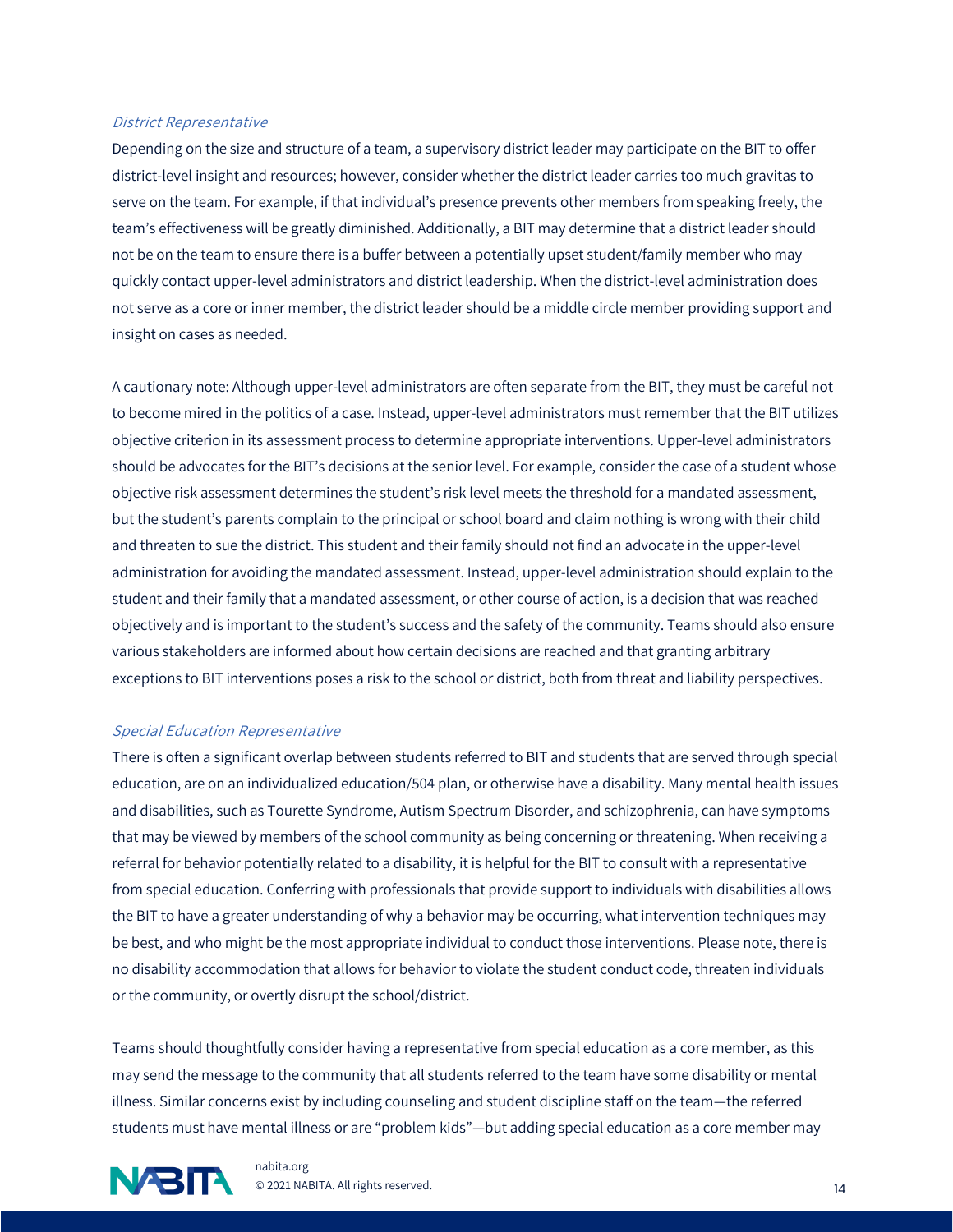accentuate that perception of the BIT. Instead, consider having a special education representative serve as a middle circle member. This will allow them to have limited access to the database, receive the agenda, and attend meetings when needed. However, the core members should always check to see if a student is being served by special education during the data gathering phase.

#### Title IX

Although necessary prior, the 2020 Title IX regulations reaffirmed the need for collaboration between the BIT and Title IX. Because BITs are prevention-oriented, as is Title IX, schools should capitalize on the partnership between these two entities in order to ensure effective and holistic support of individuals participating in the Title IX process. BITs and Title IX staff will likely interact in three primary ways: (1) BITs referring cases to Title IX that involve parties being targeted, (2) BITs needing to conduct Violence Risk Assessments (VRA) for individuals that are engaging in sexual and/or gender-based violence or harassment, or threats of such, and (3) Title IX referring those participating in the Title IX process to the BIT for supportive measures.

Unless a person on the team is also the Title IX Coordinator or a Deputy Title IX Coordinator as part of their other job duties (e.g., assistant principal), the Title IX Coordinator should be a middle circle member. This recommendation is derived from the fact that many of the cases discussed by the BIT are not Title IX-related, space on the BIT is limited and there is likely a department that represents a larger population of the community, and attendance for every case discussion could possibly present a conflict of interest for the Title IX representative.

With that said, the Title IX Coordinator should be well trained in the BIT's philosophy and the process to make appropriate referrals, when necessary. Additionally, all school/district employees are mandated reporter and must be trained on Title IX-related matters including, but not limited to, what behaviors to refer, how to make appropriate referrals, and available resources to support individuals involved in the Title IX process. Remember, reporting, personally experiencing, or being accused of engaging in behaviors prohibited by Title IX may be difficult. NABITA, in collaboration with the Association of Title IX Administrators (ATIXA), will continue to provide guidance on what and how this information should be shared without violating privacy, re-victimizing anyone, or causing a chilling effect on reporting.

#### Risk Management/Emergency Response

If schools are fortunate enough to have staff dedicated to emergency crisis response and prevention at the district level, a representative from risk management or emergency response may be included on the BIT as a middle or inner circle member. There may be personnel in these roles who are also tasked with responding to or managing environmental disasters, Occupational Safety and Health Administration (OSHA), or fire response. These individuals may be beneficial in providing information related to school-/district-wide emergency response efforts or command systems.

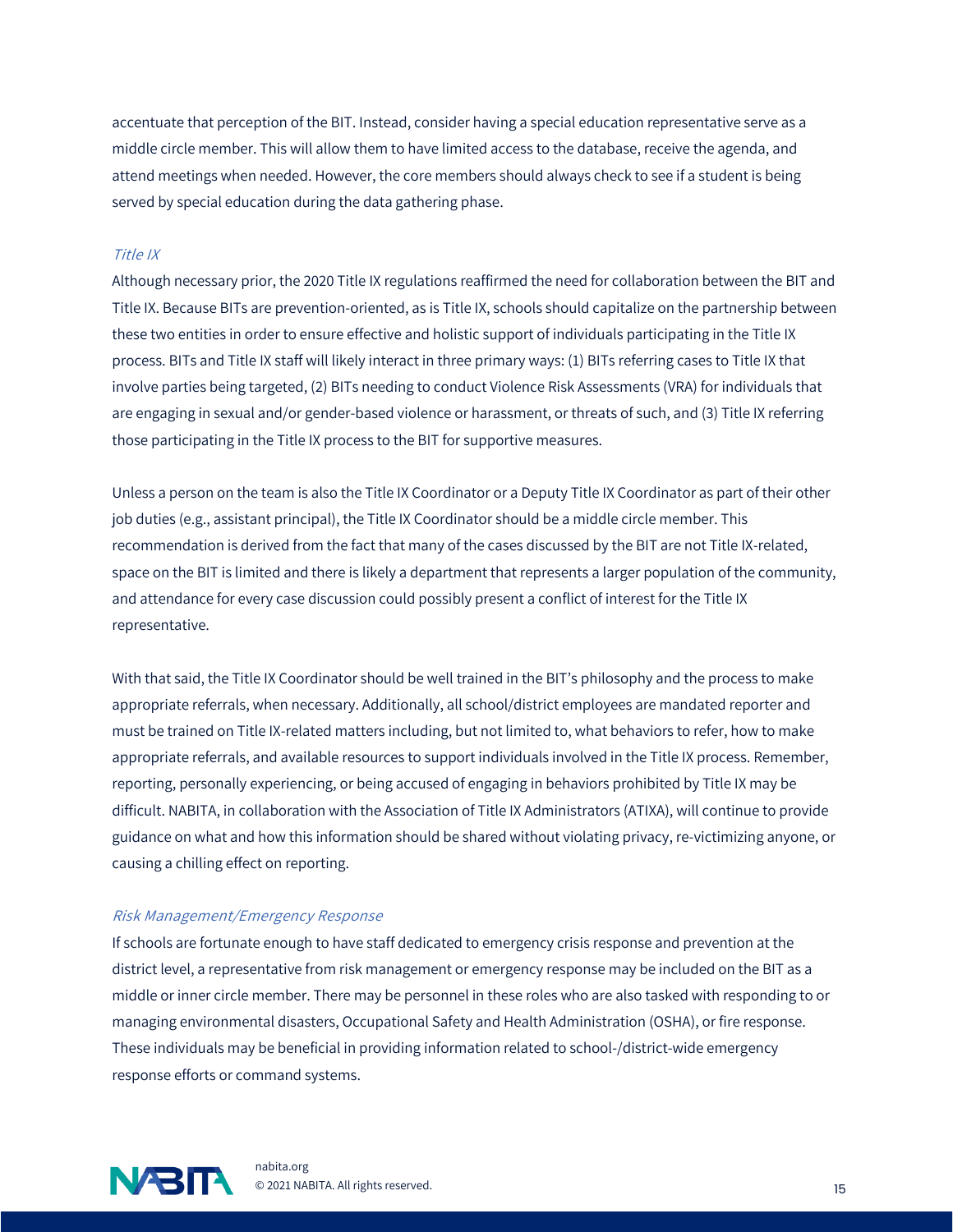#### Legal Counsel

Individuals from the legal department are less frequently directly involved on a BIT, although some schools choose to include them with the hope that their early involvement will assist the team in avoiding potential lawsuits. Nevertheless, having counsel providing advice or contribute to the team's decisions is fraught with potential risk, including diluting attorney-client privilege. Generally speaking, including legal counsel as the "guardian of the institution's liability concerns" can impede the team's decision-making process. Frankly, who wants to be the one to disagree with the person charged with defending the school or district in a future lawsuit? Instead, BITs can mitigate potential liability by training its members to apply an objective risk rubric effectively and consistently, with associated interventions, to each and every case referred.

#### Teacher/Academic Representative

Teachers or other academic representatives are commonly involved with the BIT to provide information regarding grades and academic performance. These individuals often serve as the primary contact in working with teachers or other academic administrators. The teacher or academic representative could be a wellrespected teacher, department head, academic counselor, or other academic administrator who carries enough positional leadership and influence to assist the team with gaining community buy-in for training and reporting. Additionally, it is best if this person has a good understanding and appreciation for the school and district structures and child/student development theory.

#### School Nurse/Health Representative

The school nurse, or other relevant health representative, may also be involved on the BIT and can be a valuable asset to the team. Much like the mental health representative, the health representative may best serve the team by sharing relevant case studies and tendencies of similarly situated individuals that help inform the team without providing personally identifiable information for individuals they may be seeing. Additionally, given their frequent contact with students in situations that involve a health concern, stress, or other difficulty, they may have valuable insight and information to share with the team about student of concern when a release is in place. Most often, the health representative serves as an inner circle or middle circle member.

#### Student Activities

A member or advisor for student extracurricular activities may be included as a BIT member, depending on the school setting and culture. One example may be a coach or athletic staff member if the school has a large proportion of students participating in athletics. For schools that have a high level of involvement with student government/council or other extracurricular groups, the advisor or coordinator for that group/area may be a helpful addition to the team.

While the connection and information they bring may be useful, inclusion of a student activities representative as a core or inner member may raise concerns that a team is too large to quickly and privately address risk. Instead of adding a student activities representative as a core or inner circle member, it may be more appropriate to invite these individuals to a specific meeting when they have a vested interest (i.e., middle circle member). If this